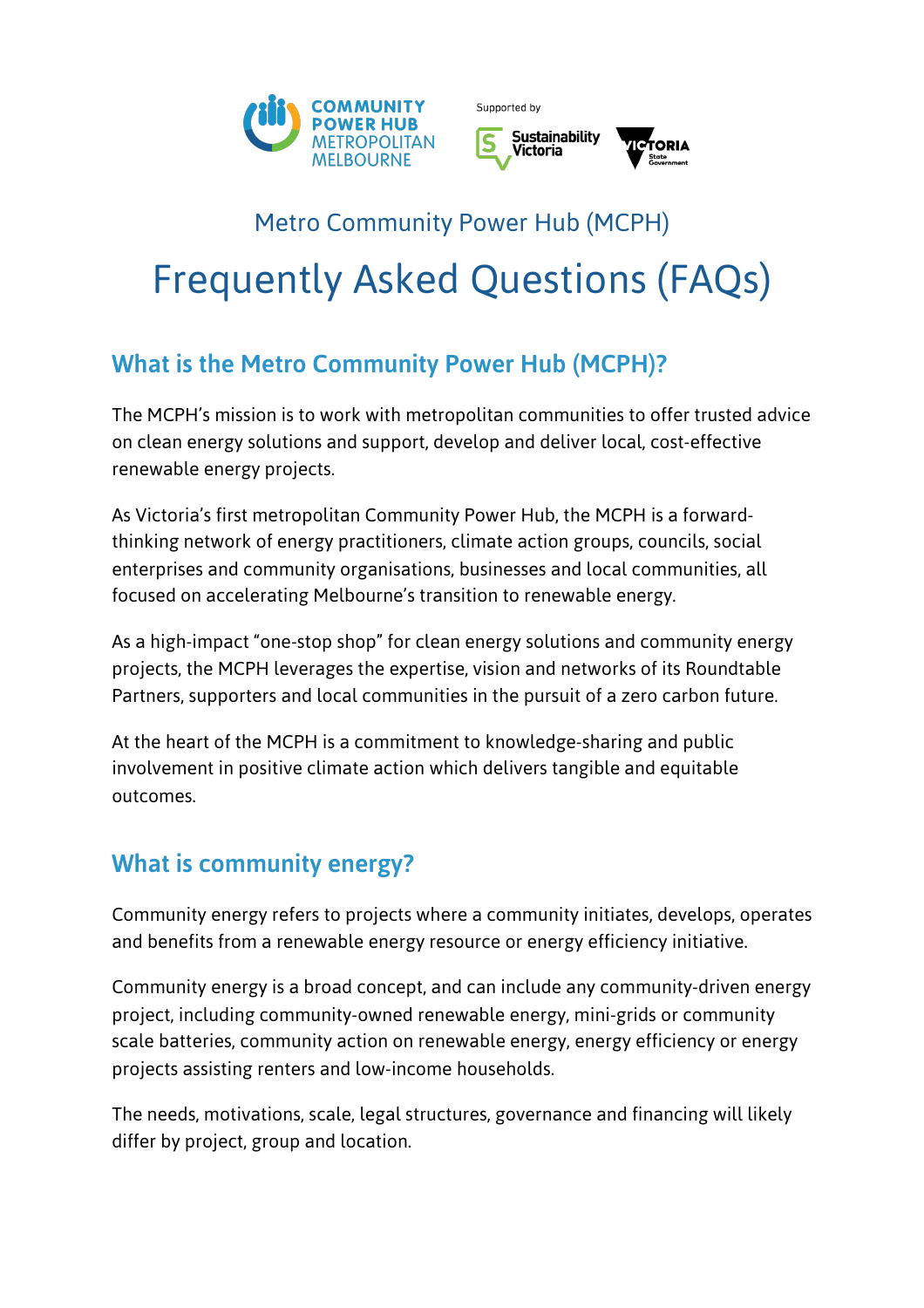



(Thanks to http://www.energeticcommunities.org.au/ for this definition).

# How is the Metro Community Power Hub funded?

The MCPH is funded as part of the Community Power Hubs program by the Victorian Government through Sustainability Victoria.

Comprising seven hubs across Victoria, the \$3.73 million Community Power Hubs program is part of a \$1.6 billion renewable energy package in the 2020-21 Victorian Budget.

## Who are the Hub's members and who can participate?

The MCPH Steering Committee is made up of the following Roundtable Partners:

- Bayside Climate Crisis Action Group (BCCAG)
- Darebin Climate Action Now (DCAN)
- Glen Eira Emergency Climate Action Network (GECAN)
- Jewish Climate Network (JCN)
- Lighter Footprints (Boroondara region)
- Port Phillip Emergency Climate Action Network (PECAN)
- Port Phillip EcoCentre
- SEAM.eco (Social Enterprise Asset Management)
- Yarra Climate Action Now (YCAN)

Local councils, other metro climate groups, businesses, social enterprises and community organisations can also participate in the MCPH - we'd love to hear from you.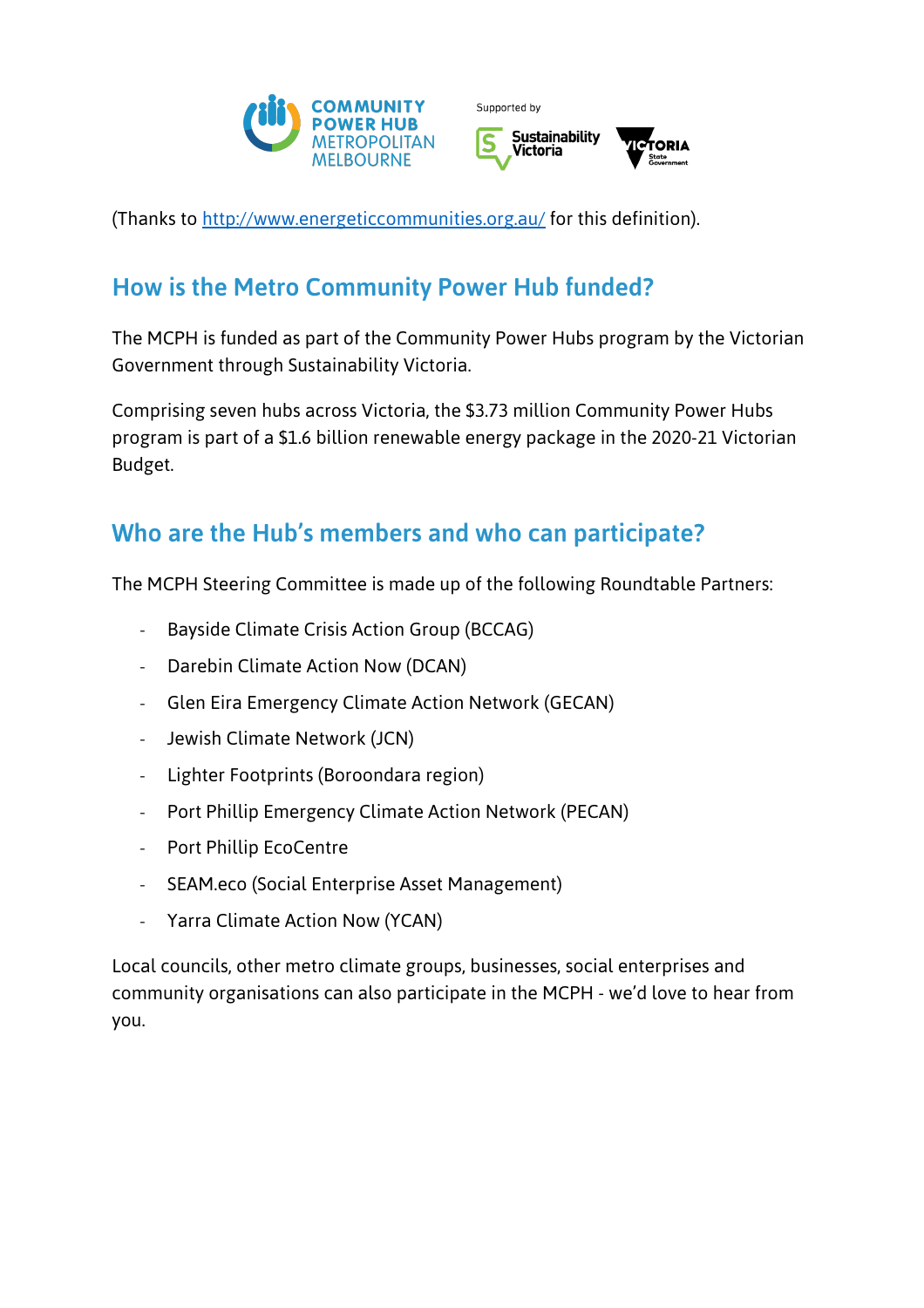

Supported by



#### What will be the MCPH's main activities?

Key activities of the Metro Community Power Hub will be:

- Delivering a solar PV program to Roundtable Partner communities. This program will connect interested residents and businesses with vetted suppliers and installers, offer advice on appropriate systems, arrange quotes and access to rebates where relevant, and offer discounts of up to 20% on retail prices;
- Running initiatives with Roundtable Partners which work towards our goal of an all-electric home, including advice on how to switch from gas appliances, and procurement of commercial partners for hot water heat pumps, split systems and stove tops;
- Offering Roundtable Partners relevant training and support to run energy literacy workshops for their networks and the wider community;
- Supporting Roundtable Partners to build greater community awareness on renewable energy options and support the development and delivery of local energy projects, such as community batteries;
- Assisting Roundtable Partners to normalise and support models of community energy through information events, digital & print communications, forums and workshops;
- Supporting Roundtable Partners in scoping, developing and delivering flagship projects in their communities.

The MCPH will also provide guidance and assistance with all areas of communications around the MCPH, and work with Roundtable Partners within the context of their specific needs and audiences.

## What is the MCPH governance structure?

Representatives from each Roundtable Partner will meet at least once a month as a Steering Committee to discuss MCPH priorities and the status of projects and programs.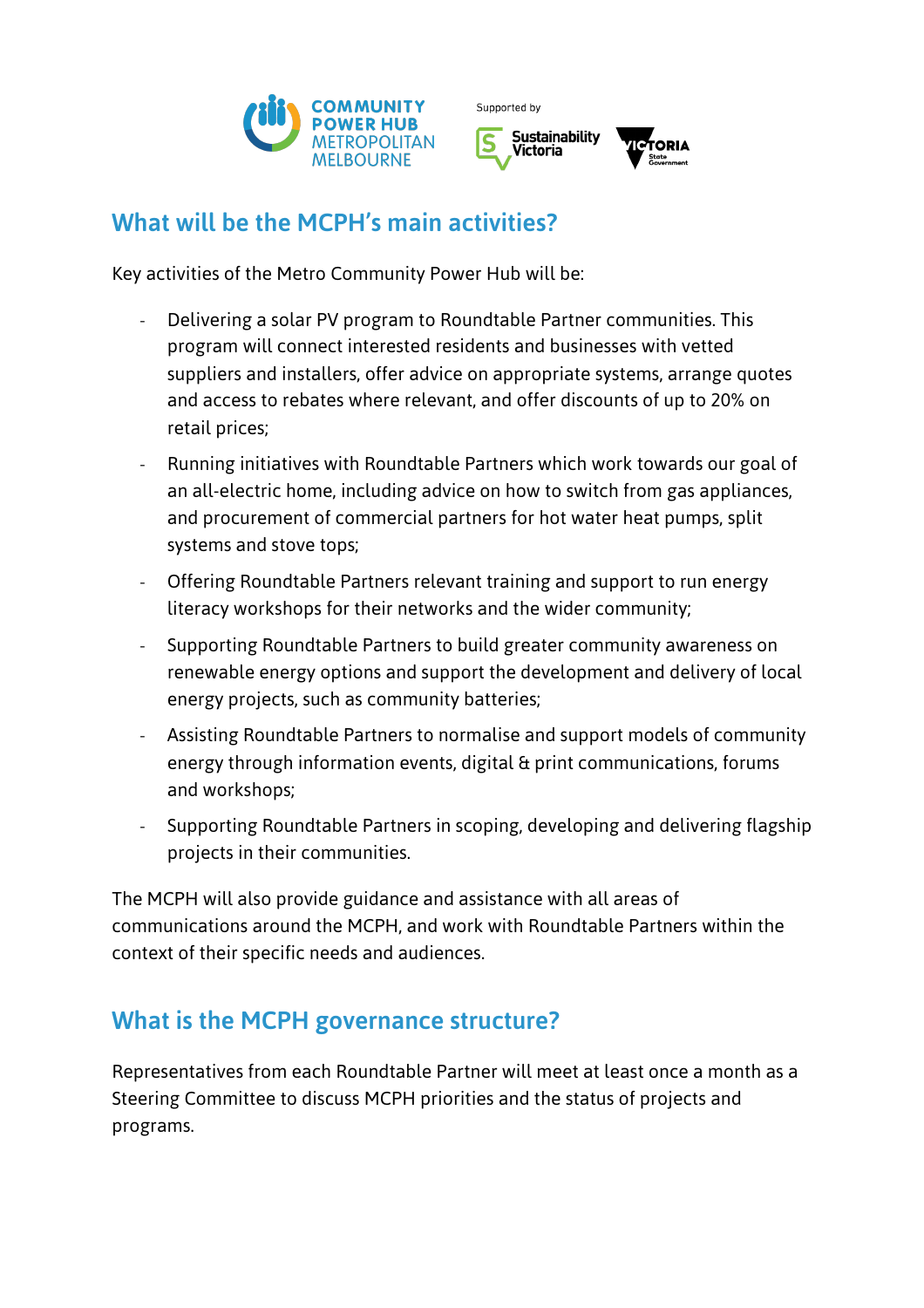

Supported by



Steering Committee meetings will be facilitated by the Yarra Energy Foundation (YEF). As the lead partner YEF must report to Sustainability Victoria (SV) quarterly and attend bi-weekly meetings with SV.

The Committee will ensure that the ownership and development of the MCPH is shared.

# What is the role of Roundtable Partners (RTPs) in the MCPH?

Roundtable Partners are central to the Hub's success, and may be involved in a number of ways, including:

- Distributing letterbox flyers in their areas to promote MCPH foundation programs such as solar and electrify-your-home initiatives;
- Sharing information on the MCPH and its projects and events with their own networks, as well as their local communities;
- Co-hosting with YEF or leading events, workshops and other community events;
- Participating in training on how to run community sessions on energy bill literacy and other clean energy solutions;
- Sharing expertise and knowledge with other RTPs through the MCPH Steering Committee;
- Bringing proposals for flagship projects to the MCPH and working with YEF to investigate the potential feasibility and development of these projects.

### What is a foundation program?

MCPH foundation programs will include solar PV programs for local communities, all-electric home initiatives, and energy literacy training and workshops.

Information sessions will feature keynote speakers and Q&A sessions. Events on specific topics such as renewable energy options for apartment dwellers, renters and those interested in the surging momentum around community batteries in Victoria will also be offered as foundation programs.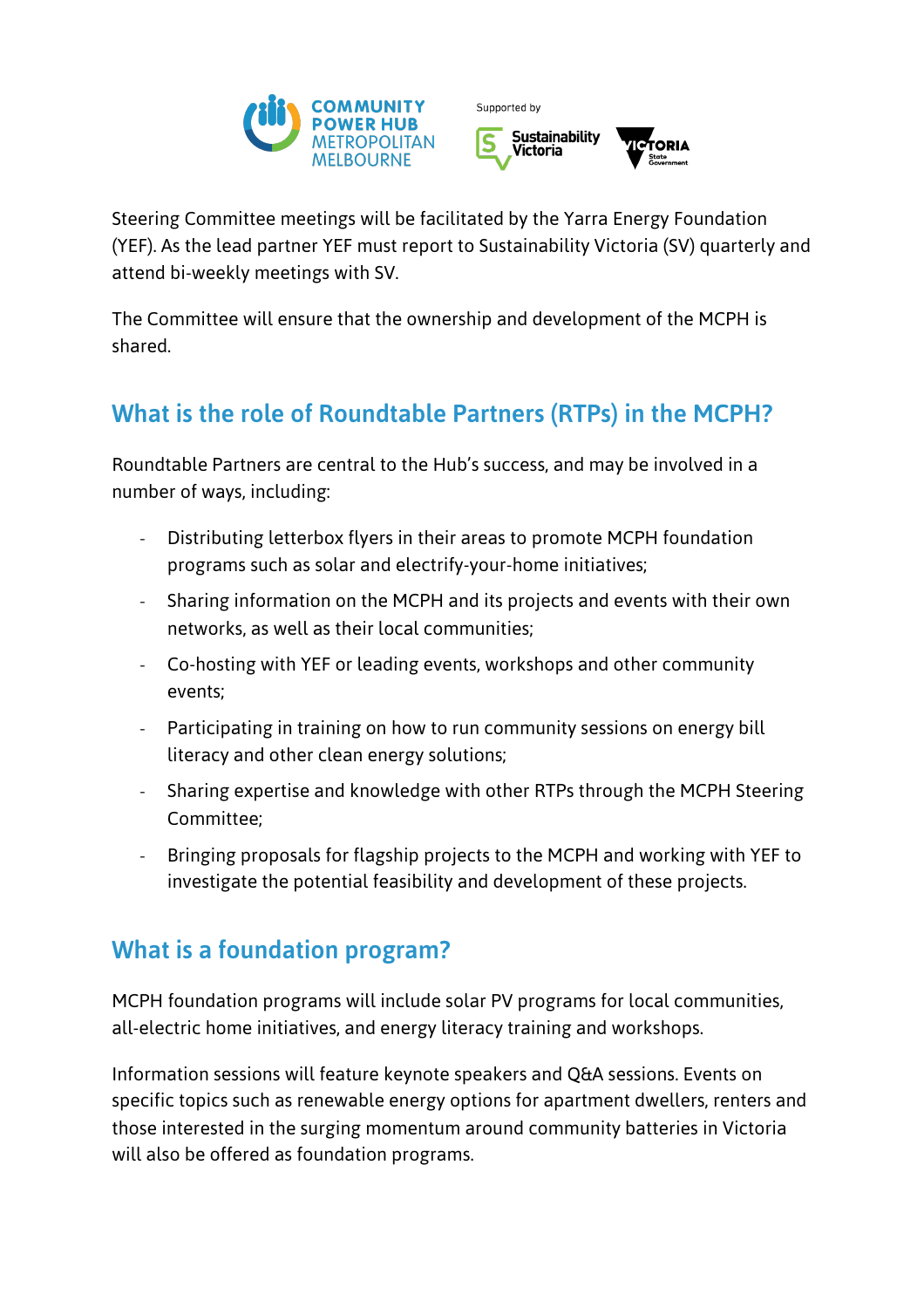



## What is a flagship project?

A flagship project is any stand-alone MCPH community energy project outside the realm of foundation programs.

Examples could include installing solar panels on the roof of a Girl Guides' hall or a group of businesses joining forces to convert their neighbourhood shopping strip to renewable energy. The possibilities are enormous.

Roundtable Partners are encouraged to bring their ideas on possible flagship projects to the MCPH Steering Committee.

Working with its vetted commercial partners, YEF can accelerate feasibility and scoping work, offer its many years of expertise and, where possible, fast-track relevant processes on projects.

# Who is the Yarra Energy Foundation?

The Yarra Energy Foundation (YEF) was set up as a not-for-profit in 2010 by Yarra City Council.

With a team of highly-experienced energy experts, YEF's mission is to reduce carbon emissions reduce from energy to zero. To get there, YEF helps residents and businesses with services and independent advice to make better energy choices. YEF also partners with local councils across Australia to support the nation's transition to better energy.

To date YEF has:

- Installed more than 18,000 rooftop solar panels on homes and businesses across the City of Yarra;
- Arranged the install of around 3MW of solar across more than 1,250 homes and businesses across Victoria;
- Advised more than 13,000 residents and businesses, on the phone and online, on better energy choices;
- Assisted more than 1,000 low-income and culturally and linguistically diverse (CALD) residents to retrofit their homes for better energy;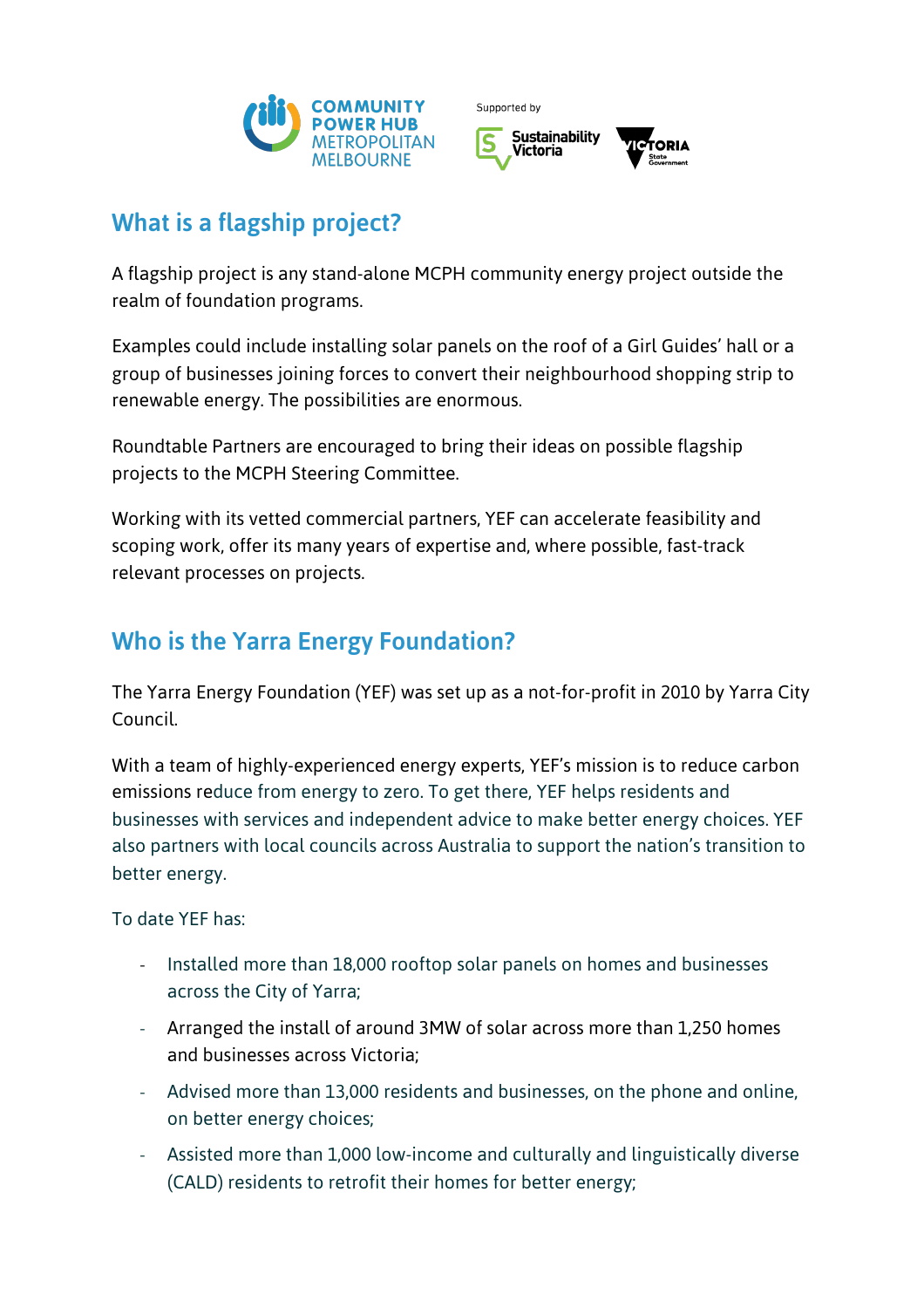





- Supported more than 50 businesses and schools in switching to LED lights and rooftop solar;
- Presented at more than 100 information sessions, workshops, forums, and events to accelerate the transition to clean energy. That includes solar and battery information, billing and energy efficiency information, and the state of the energy market.

# What is YEF's role in the MCPH?

YEF was selected as the lead partner organisation for the MCPH and has been awarded funding for a 12-month period by Sustainability Victoria on behalf of the Victorian Government.

As a not-for-profit with a proven track record, YEF brings to the MCPH highlyregarded energy industry expertise and extensive experience in providing trusted and independent advice on innovative and cost-effective energy solutions.

YEF will deliver foundation programs through the MCPH for all Roundtable Partners, as well as providing tailored assistance to individual flagship projects.

It will also work with each Roundtable Partner to identify marginal and CALD communities and leverage resources and strategic partnerships to help effectively engage with these communities.

# How are preferred suppliers and installers for MCPH projects chosen?

YEF has more than a decade's experience in running rigorous procurement processes for installers and suppliers of solar and other products and services.

All suppliers and installers must satisfy YEF's extensive EOI requirements, and are selected on criteria including strong customer service, high-quality products and competitive prices.